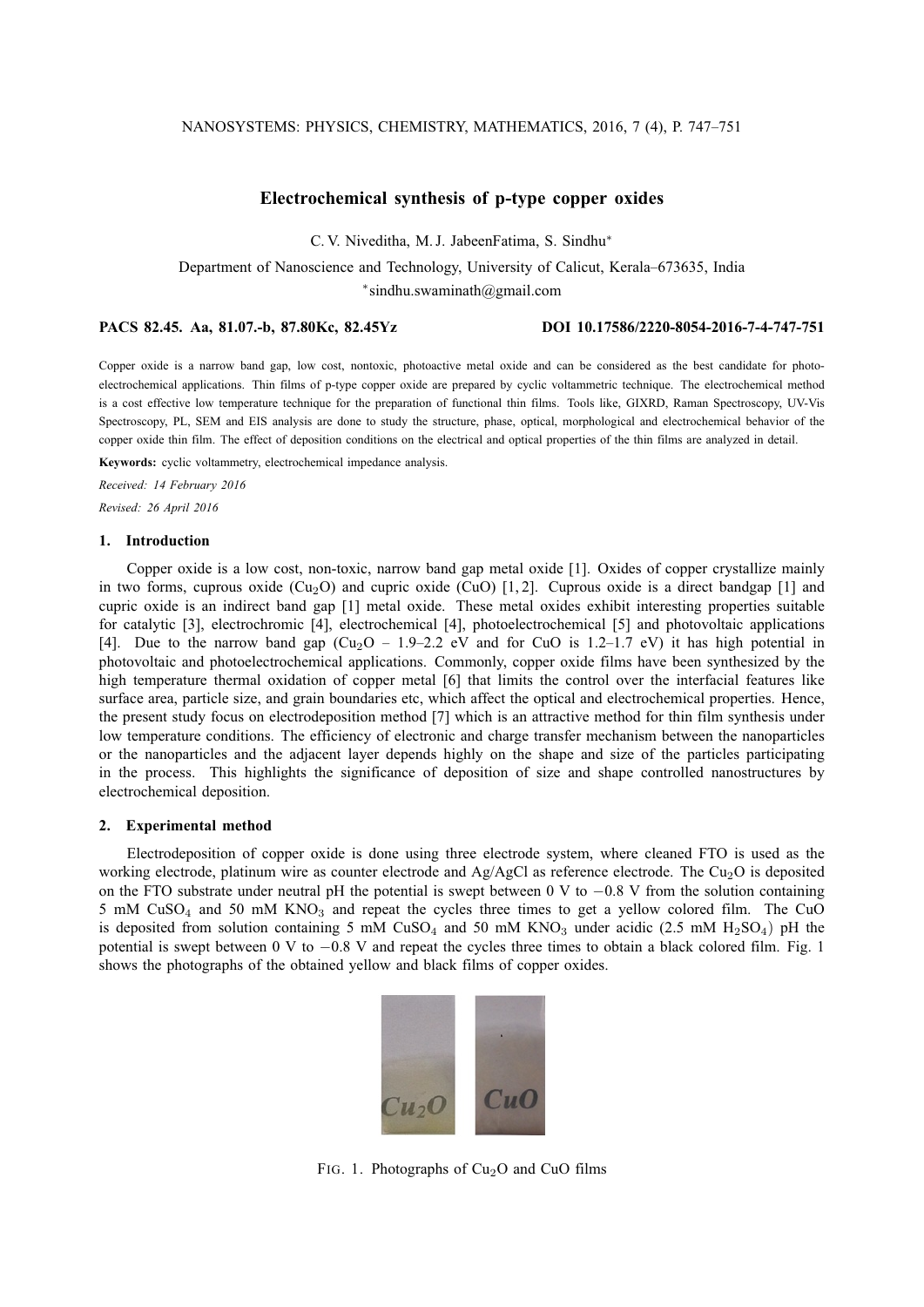## **3. Result and discussion**

# **3.1. Cyclic voltammetry**

Figure 2 depicts the cyclic voltammogram for the electrodeposition of both Cu<sub>2</sub>O and Cu<sub>2</sub>O formed under neutral pH. In Fig. 2(a), the peak at  $-0.21$  V shows the film formation and there are two peaks at Fig. 2(b) shows the conversion of  $Cu^{2+}$  ion from  $Cu^{+}$  ion i.e, the formation of CuO. The  $Cu^{2+}$  ion accepts an electron from the electrode and becomes a  $Cu<sup>+</sup>$  ion to attain a stable electronic configuration. The positive nature of the metal ion helps, forming weak Van der Waals interactions with the non-bonded electrons of oxygen atom of the water and the adsorbed Cu-H<sub>2</sub>O complex on FTO substrate is neutralized by releasing  $H^+$  ion, which resulted in the deposition of Cu2O. An increase in cathodic current is found near a cathodic potential of −0.21 V, indicating the deposition of Cu<sub>2</sub>O film. When the cycle is repeated, the deposition current diminishes with an increase in film coverage on the substrate, since Cu<sub>2</sub>O is less conducting than FTO. But at acidic pH, the H<sup>+</sup> ion from  $H_3O^+$ ion complex reduced by accepting electron from  $Cu^+$  ion, leads to the formation of  $Cu^{2+}$  ion which is the then converted into CuO.



FIG. 2. Cyclic voltammogram of electrodeposition of (a)  $Cu<sub>2</sub>O$  and (b) CuO

# **3.2. Structural analysis**

The crystallinity of the deposited films was analyzed using a grazing angle X-ray diffraction (GIXRD). Fig. 3 depicts the XRD spectra of the deposited films and is compared with standard JCPDS files 78-2076, 80-1917, which correspond to cubic and monoclinic crystal structures respectively for cuprous and cupric oxide of space groups Pn3m and C1c1. In cubic  $Cu<sub>2</sub>O$ , the copper atoms are at fcc sub lattices and oxygen atoms are at bcc sub lattices [8]. In the case of monoclinic CuO, the copper atom is coordinated by four oxygen atoms in an approximately square planar configuration and the oxygen is coordinated to four copper atoms at the corners of a distorted tetrahedron [9].



FIG. 3. XRD spectra of  $Cu<sub>2</sub>O$  and CuO films compared with standard JCPDS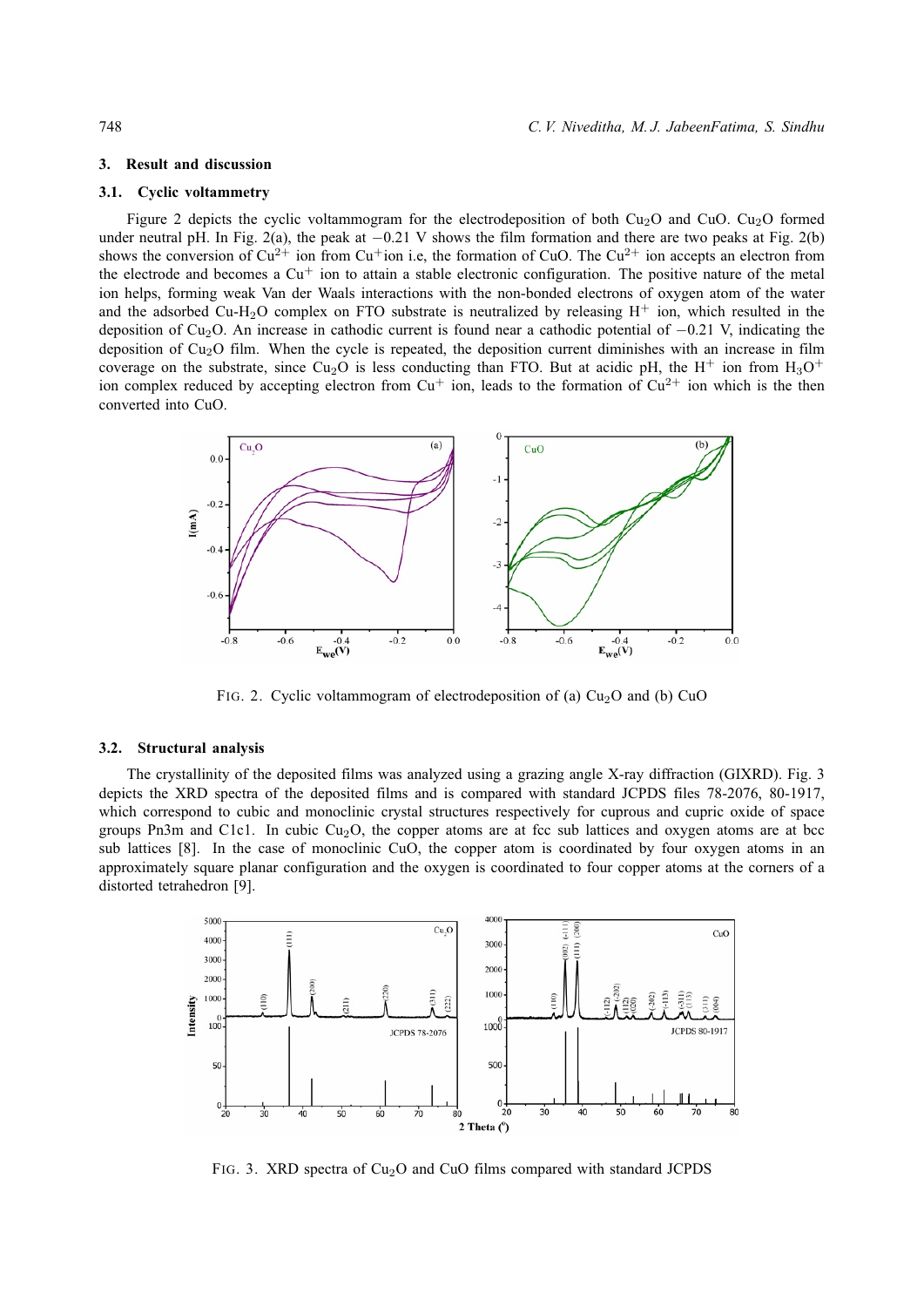### **3.3. Morphology**

The morphology of the film obtained from SEM analysis. Fig. 4 depicts the average size of  $Cu<sub>2</sub>O$  is 75 nm and that of CuO is 93 nm. The morphology of  $Cu<sub>2</sub>O$  is square in shape, while that of CuO is spherical shape.



FIG. 4. SEM image of  $Cu<sub>2</sub>O$  and CuO films

#### **3.4. Optical properties**

Optical properties of the films were analyzed by using UV-Visible spectroscopy. The absorption spectra and Tauc plots for Cu2O and CuO are shown in Fig. 5. The band gap is estimated from the Tauc plot and the obtained values are 2.43 eV and 1.73 eV respectively for  $Cu<sub>2</sub>O$  and CuO. The PL spectra give idea about the defect state. Fig. 6 depicts three peaks in the PL spectra corresponding to band edge emission, oxygen ion vacancy and copper ion vacancy [10]. The band edge emission is slightly red shifted (562 nm) in the case of cupric oxide than cuprous oxide (527 nm). All the defect emissions are also red shifted. The p-type nature of the films is due to the presence of copper ion vacancies.



FIG. 5. UV-Visible spectra and Tauc plot of  $Cu<sub>2</sub>O$  and CuO films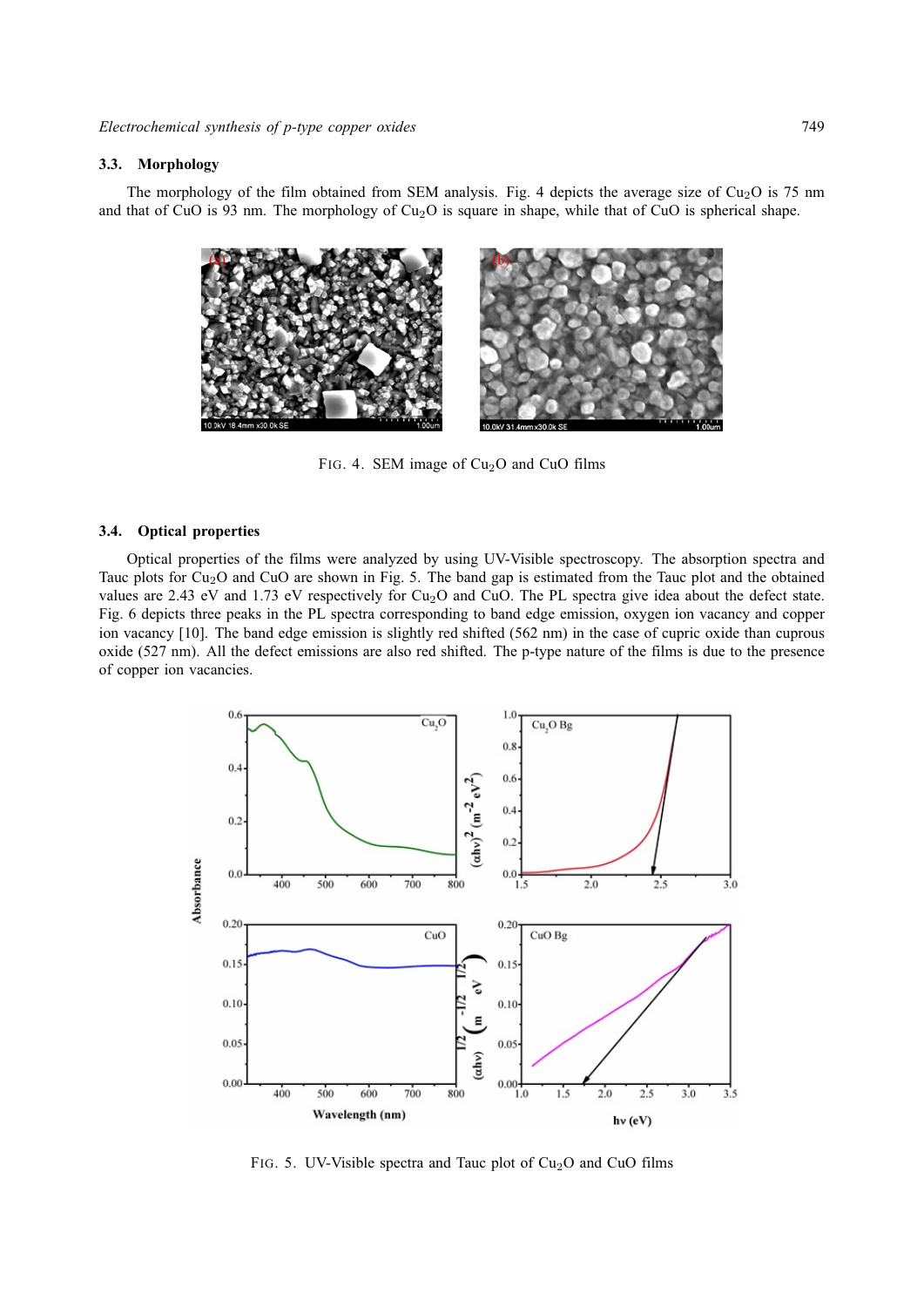

FIG. 6. PL spectra of  $Cu<sub>2</sub>O$  and CuO films

# **3.5. Electrical properties**

The electronic properties of the films are studied using hall measurement system. From this measurement both Cu<sub>2</sub>O and CuO are p-type semiconductors with conductivity of  $4.71 \times 10^2$  Scm<sup>-1</sup> and  $4.12 \times 10^3$  Scm<sup>-1</sup> respectively. Fig. 7. depicts the Nyquist plots obtained from electrochemical impedance (EIS) analysis of copper oxides, which measure the interfacial resistance between the electrode and electrolyte in the dark and light condition. This analysis confirms the photo activity of copper oxide.  $Cu<sub>2</sub>O$  is more photoactive than CuO.



FIG. 7. Nyquist plots of electrodeposited  $Cu<sub>2</sub>O$  and CuO films

The efficiency of the cell was obtained from chronoamperometric analysis in 0.1 M  $Na<sub>2</sub>SO<sub>4</sub>$  electrolyte by using three electrode system where deposited film was a working electrode, Pt wire was a working electrode and Ag/AgCl was the reference electrode. The efficiency is calculated from equation 1, where  $\eta$  is the efficiency of the cell, I is the steady current density obtained from I-t curves (shown in Fig. 8), V is the applied potential  $-0.2$  V and  $J_{Light}$  is the irradiance intensity of 100 mW/cm<sup>2</sup>. The efficiencies obtained for Cu<sub>2</sub>O and CuO were 0.5 % and 0.2 % respectively.

$$
\eta = \frac{I(1.23 - V)}{J_{Light} \cdot 100}.
$$
\n(1)